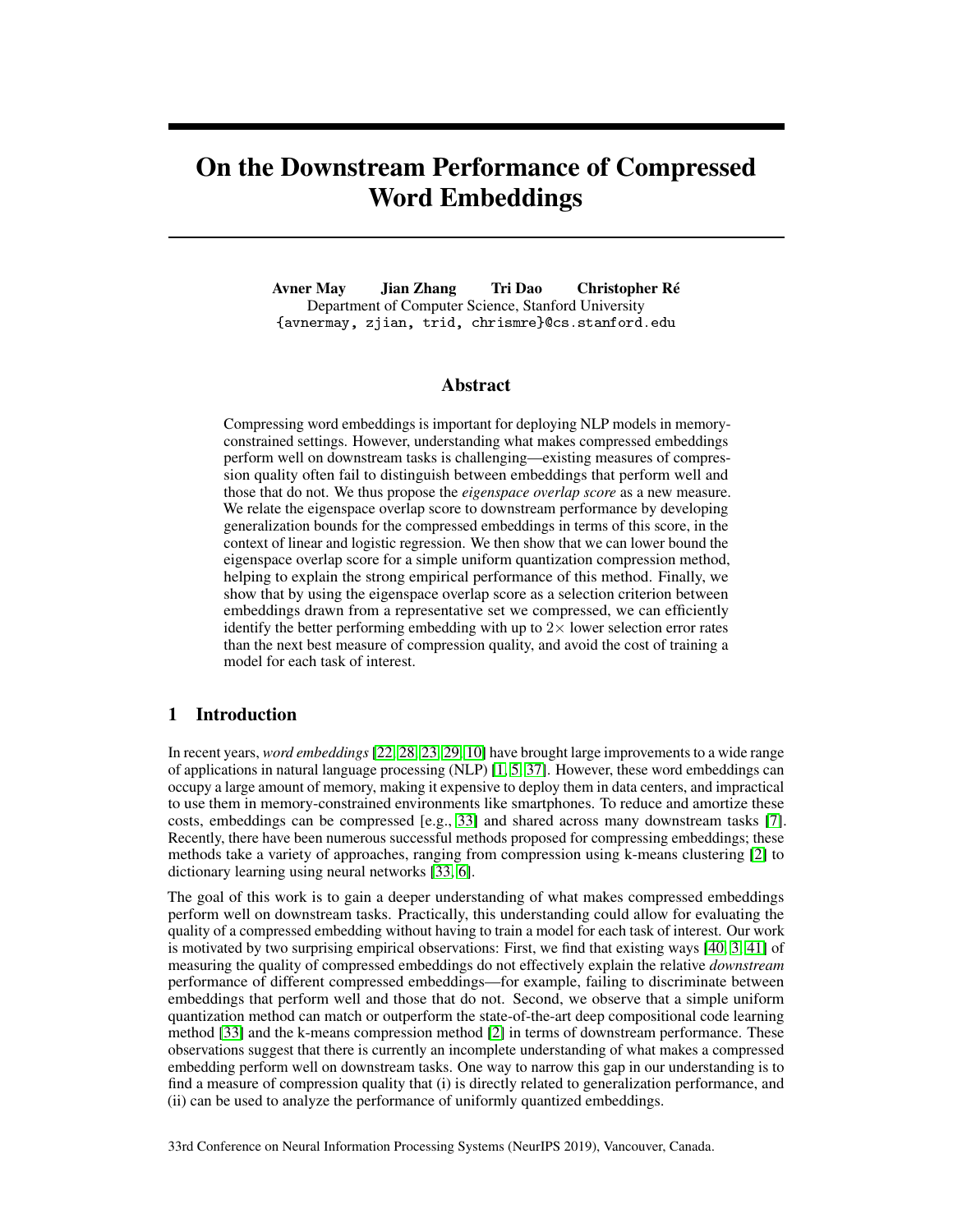Here we introduce the *eigenspace overlap score* as a new measure of compression quality, and show that it satisfies the above two desired properties. This score measures the degree of overlap between the subspaces spanned by the eigenvectors of the Gram matrices of the compressed and uncompressed embedding matrices. Our theoretical contributions are two-fold, addressing the surprising observations and desired properties discussed above: First, we prove generalization bounds for the compressed embeddings in terms of the eigenspace overlap score in the context of linear and logistic regression, revealing a direct connection between this score and downstream performance. Second, we prove that in expectation uniformly quantized embeddings attain a high eigenspace overlap score with the uncompressed embeddings at relatively high compression rates, helping to explain their strong performance. Inspired by these theoretical connections between the eigenspace overlap score and generalization performance, we propose using this score as a selection criterion for efficiently picking among a set of compressed embeddings, without having to train a model for each task of interest using each embedding.

We empirically validate our theoretical contributions and the efficacy of our proposed selection criterion by showing three main experimental results: First, we show the eigenspace overlap score is more predictive of downstream performance than existing measures of compression quality [40, 3, 41]. Second, we show uniform quantization consistently matches or outperforms all the compression methods to which we compare [2, 33, 15], in terms of both the eigenspace overlap score and downstream performance. Third, we show the eigenspace overlap score is a more accurate criterion for choosing between compressed embeddings than existing measures; specifically, we show that when choosing between embeddings drawn from a representative set we compressed [2, 33, 11, 15], the eigenspace overlap score is able to identify the one that attains better downstream performance with up to  $2\times$  lower selection error rates than the next best measure of compression quality. We consider several baseline measures of compression quality: the Pairwise Inner Product (PIP) loss [40], and two spectral measures of approximation error between the embedding Gram matrices [3, 41]. Our results are consistent across a range of NLP tasks [32, 18, 37], embedding types [28, 23, 10], and compression methods [2, 33, 11].

The rest of this paper is organized as follows. In Section 2 we review background on word embedding compression methods and existing measures of compression quality, and present the two motivating empirical observations. In Section 3 we present the eigenspace overlap score along with our corresponding theoretical contributions, and propose to use the eigenspace overlap score as a selection criterion. In Section 4, we show the results from our extensive experiments validating the practical significance of our theoretical contributions, and the efficacy of our proposed selection criterion. We present related work in Section 5, and conclude in Section 6.

# 2 Background and Motivation

We first review different compression methods in Section 2.1 and existing ways to measure the quality of a compressed embedding relative to the uncompressed embedding in Section 2.2. We then show in Section 2.3 that existing measures of compression quality do not satisfactorily explain the relative downstream performance of existing compression methods; this motivates our work to better understand the downstream performance of compressed embeddings.

#### 2.1 Embedding Compression Methods

We now discuss a number of compression methods for word embeddings. For the purposes of this paper, the goal of an embedding compression method  $C(\cdot)$  is to take as input an uncompressed embedding  $X \in \mathbb{R}^{n \times d}$ , and produce as output a compressed embedding  $\tilde{X} := C(X) \in \mathbb{R}^{n \times k}$  which uses less memory than  $X$ , but attains similar performance to  $X$  when used in downstream models. Here,  $n$  denotes the vocabulary size,  $d$  and  $k$  the uncompressed and compressed dimensions.

Deep Compositional Code Learning (DCCL) The DCCL method [33] uses a dictionary learning approach to represent a large number of word vectors using a much smaller number of basis vectors. The dictionaries are trained using an autoencoder-style architecture to minimize the embedding matrix reconstruction error. A similar approach was independently proposed by Chen et al. [6].

K-means Compression The k-means algorithm can be used to compress word embeddings by first clustering all the scalar entries in the word embedding matrix, and then replacing each scalar with the closest centroid [2]. Using  $2^b$  centroids allows for storing each matrix entry using only  $b$  bits.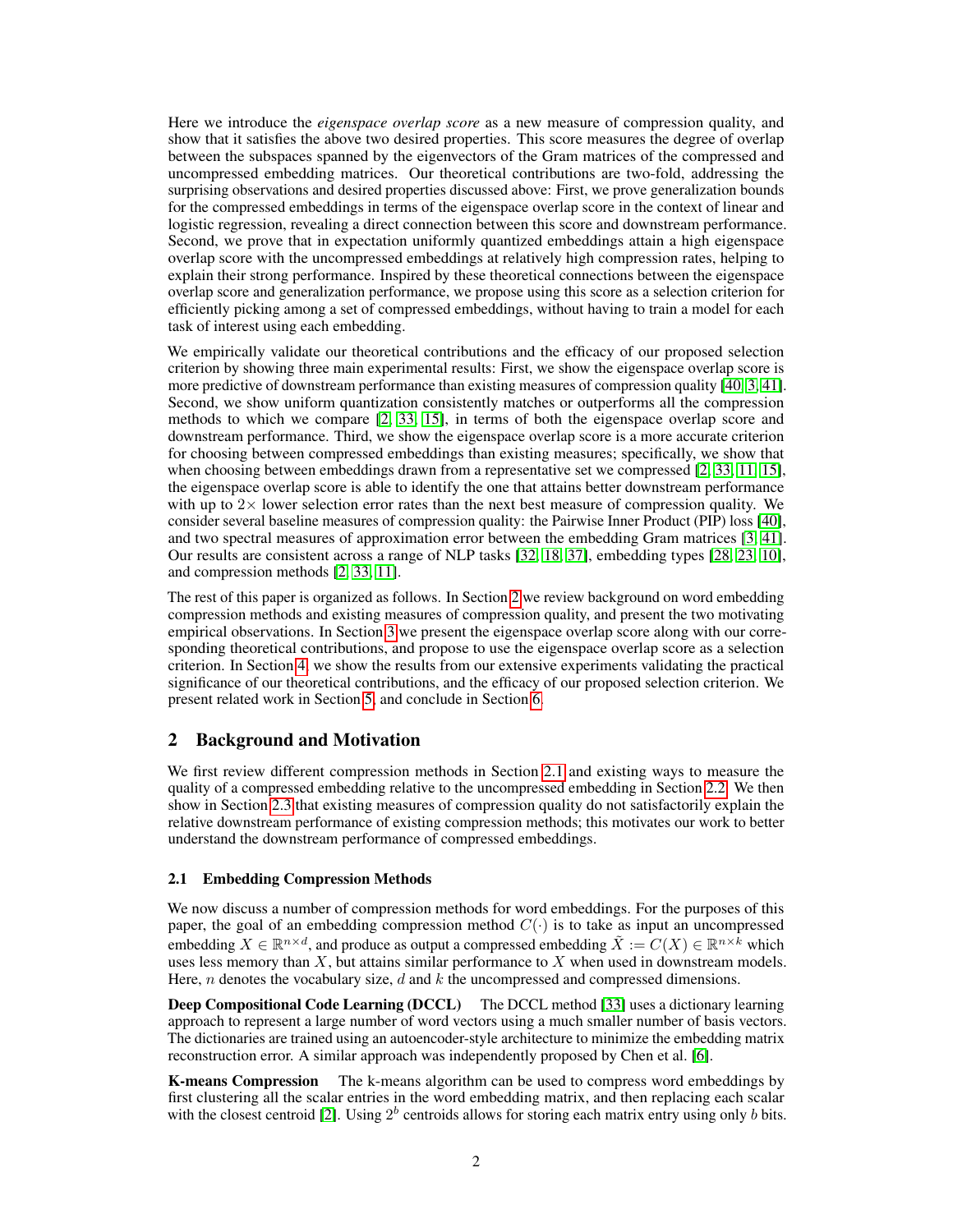**Dimensionality Reduction** One can train an embedding with a lower dimension, or use a method like principal component analysis (PCA) to reduce the dimensionality of an existing embedding.

Uniform Quantization To compress real numbers, uniform quantization divides an interval into sub-intervals of equal size, and then (deterministically or stochastically) rounds the numbers in each sub-interval to one of the boundaries [11, 13]. To apply uniform quantization to embedding compression, we propose to first determine the optimal threshold at which to clip the extreme values in the word embedding matrix, and then uniformly quantize the clipped embeddings within the clipped interval. For more details about uniform quantization and how we use it to compress embeddings, see Appendices A.1 and D.3 respectively.

### 2.2 Measures of Compression Quality

We review ways of measuring the compression quality of a compressed embedding relative to the uncompressed embedding. For our purposes, an ideal measure would consider a compressed embedding to have high quality when it is likely to perform similarly to the uncompressed embedding on downstream tasks, and low quality otherwise. Such a measure would shed light on what determines the downstream performance of a compressed embedding, and give us a way of measuring the quality of a compressed embedding without having to train a downstream model for each task.

Several of the measures discussed below are based on comparing the pairwise inner product (Gram) matrices of the compressed and uncompressed embeddings. The Gram matrices of embeddings are natural to consider for two reasons: First, the loss function for training word embeddings typically only considers dot products between embedding vectors [22, 28]. Second, one can view word embedding training as implicit matrix factorization [20], and thus comparing the Gram matrices of two embedding matrices is similar to comparing the matrices these embeddings are implicitly factoring. We now review several existing ways of measuring compression quality.

Word Embedding Reconstruction Error The first and simplest way of comparing two embeddings X and  $\bar{X}$  is to measure the reconstruction error  $||X - \bar{X}||_F$ . Note that in order to be able to use this measure of quality, X and  $\tilde{X}$  must have the same dimension.

**Pairwise Inner Product (PIP) Loss** Given  $XX<sup>T</sup>$  and  $\tilde{X}\tilde{X}<sup>T</sup>$ , the Gram matrices of the uncompressed and compressed embeddings, the *Pairwise Inner Product (PIP* Loss) [40] is defined as  $\|XX^T - \tilde{X}\tilde{X}^T\|_F$ . This measure of quality was recently proposed to explain the existence of an optimal dimension for word embeddings, in terms of a bias-variance trade-off for the PIP loss.

**Spectral Approximation Error** A symmetric matrix A is defined [41] to be a  $(\Delta_1, \Delta_2)$ -spectral *approximation* of another symmetric matrix B if it satisfies  $(1 - \Delta_1)B \preceq A \preceq (1 + \Delta_2)B$  (in the semidefinite order). Zhang et al. [41] show that if  $\tilde{X}\tilde{X}^T + \lambda I$  is a  $(\Delta_1, \Delta_2)$ -spectral approximation of  $XX^T + \lambda I$  for sufficiently small values of  $\Delta_1$  and  $\Delta_2$ , then the linear model trained using  $\tilde{X}$  and regularization parameter  $\lambda$  will attain similar generalization performance to the model trained using X. Avron et al. [3] use a single scalar  $\Delta$  in place of  $\Delta_1$  and  $\Delta_2$ , and use this scalar as a measure of approximation error, while Zhang et al. [41] consider  $\Delta_1$  and  $\Delta_2$  independently, and use the quantity  $\hat{\Delta}_{\text{max}} := \max(\frac{1}{1-\Delta_1}, \Delta_2)$  to measure approximation error.

## 2.3 Two Motivating Empirical Observations

We now present two empirical observations which illustrate the need to better understand the downstream performance of models trained using compressed embeddings. In these experiments we compare the downstream performance of the methods introduced in Section 2.1, and attempt to use the measures of compression quality from Section 2.2 to explain the relative performance of these compression methods. Our observations reveal that explaining the downstream performance of compressed embeddings is challenging. We now provide an overview of these two observations; for a more thorough presentation of these results, see Section 4.

• First, we observe that the downstream performance of embeddings compressed using the various methods from Section 2.1 cannot be satisfactorily explained in terms of any of the existing measures of compression quality described in Section 2.2. For example, in Figure 1 we see that on GloVe embeddings [28], the uniform quantization method with compression rate  $32\times$  can have over  $1.3\times$  higher PIP loss than dimensionality reduction with compres-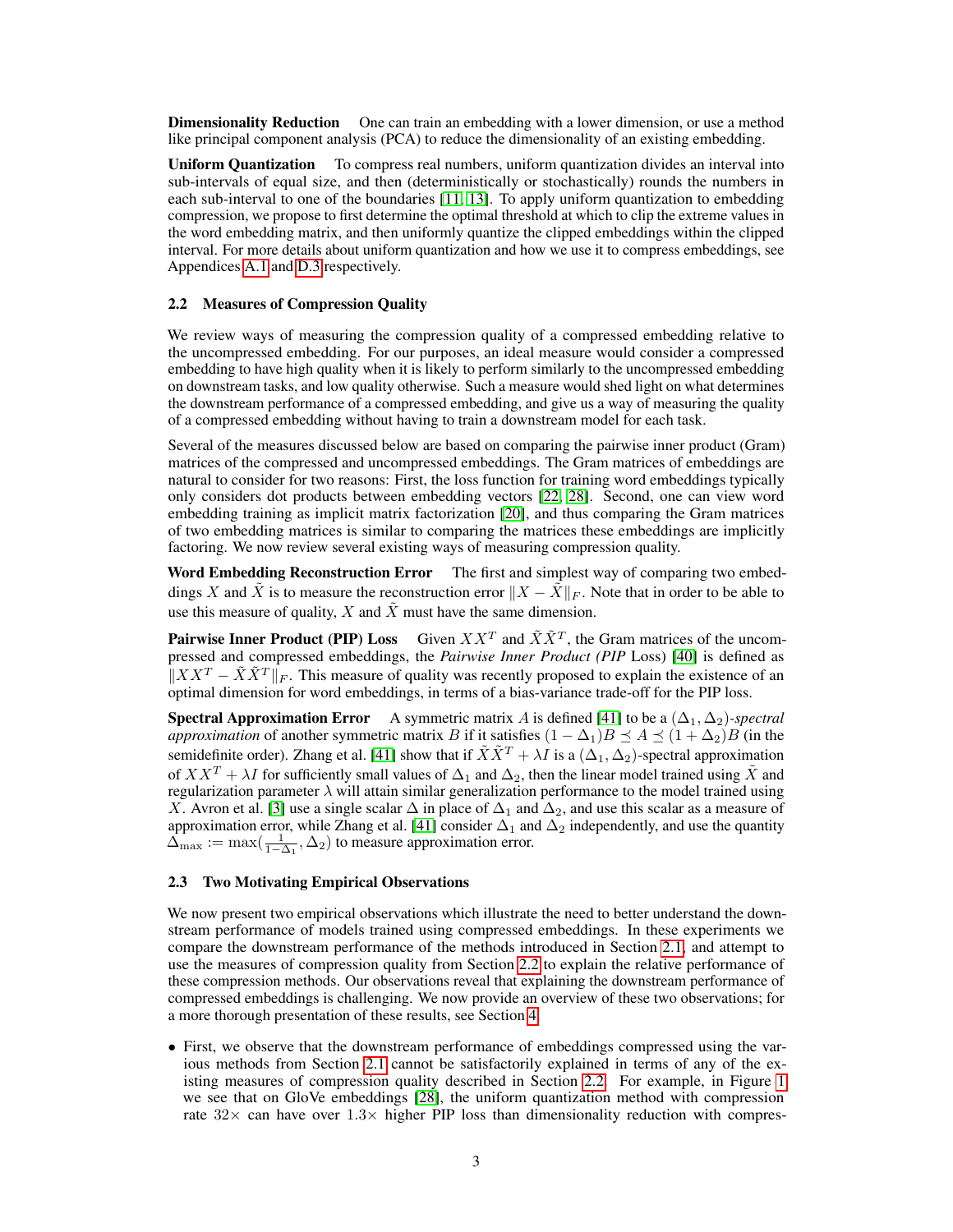sion rate  $6\times$ , while attaining better downstream performance by over 2.5 F1 points on the Stanford Question Answering Dataset (SQuAD) [32]. Furthermore, the PIP loss and the two

spectral measures of approximation error  $\Delta$  and  $\Delta_{\text{max}}$ only achieve Spearman correlation absolute values of 0.49, 0.46, and 0.62 with the question answering test F1 score, respectively (Table 1). These results show that existing measures of compression quality correlate relatively poorly with downstream performance.

• Our second observation is that the simple uniform quantization method matches or outperforms the more complex DCCL and k-means compression methods across a number of tasks, embedding types, and compression ratios. For example, with a compression ratio of  $32\times$ , uniform quantization attains an average F1 score 0.47 points below the uncompressed GloVe embeddings on the Stanford Question Answering Dataset [32], while the DCCL method [33] is 0.43 points below.



Figure 1: The PIP loss does not satisfactorily explain the relative downstream performance of different compression methods.

These two observations suggest the need to better understand the downstream performance of compressed embeddings. Toward this end, we focus on finding a measure of compression quality with the properties that (i) we can directly relate it to generalization performance, and (ii) we can use it to analyze the performance of uniformly quantized embeddings.

# 3 A New Measure of Compression Quality

To better understand what properties of compressed embeddings determine their downstream performance, and to help explain the motivating empirical observations above, we introduce the *eigenspace overlap score*, and show that it satisfies the two desired properties described above. In Section 3.1 we present generalization bounds for compressed embeddings in the context of linear and logistic regression, in terms of the eigenspace overlap score between the compressed and uncompressed embeddings. In Section 3.2 we show that in expectation, uniformly quantized embeddings attain high eigenspace overlap scores, helping to explain their strong downstream performance. Based on the connection between the eigenspace overlap score and downstream performance, in Section 3.3 we propose using this score as a way of efficiently selecting among different compressed embeddings.

#### 3.1 The Eigenspace Overlap Score and Generalization Performance

We begin by defining the eigenspace overlap score, which measures how well a compressed embedding approximates an uncompressed embedding. We then present our theoretical results relating the generalization performance of compressed embeddings to their eigenspace overlap scores.

#### 3.1.1 The Eigenspace Overlap Score

We now define the eigenspace overlap score, and discuss the intuition behind this definition.

**Definition 1.** Given two full-rank embedding matrices  $X \in \mathbb{R}^{n \times d}$ ,  $\tilde{X} \in \mathbb{R}^{n \times k}$ , whose Gram matrices *have eigendecompositions*  $XX^T = U\Lambda U^T$ ,  $\tilde{X}\tilde{X}^T = \tilde{U}\tilde{\Lambda}\tilde{U}^T$  for  $U \in \mathbb{R}^{n \times d}$ ,  $\tilde{U} \in \mathbb{R}^{n \times k}$ , we define the eigenspace overlap score  $\mathcal{E}(X, \tilde{X}) := \frac{1}{\max(d, k)} \| U^T \tilde{U} \|_F^2$ .

This score quantifies the similarity between the subspaces spanned by the eigenvectors with nonzero eigenvalues of  $\tilde{X}\tilde{X}^T$  and  $XX^T$ . In particular, assuming  $k \leq d$ , it measures the ratio between the squared Frobenius norm of U before and after being projected onto  $\tilde{U}$ . It attains a maximum value of one when  $\text{span}(U) = \text{span}(\tilde{U})$ , and a minimum value of zero when these two spans are orthogonal. Computing this score takes time  $O(n \max(d, k)^2)$ , as it requires computing the singular value decompositions (SVDs) of X and  $\tilde{X}$ . As is clear from the definition, the eigenspace overlap score only depends on the left singular vectors of the two embedding matrices. To better understand why this is a desirable property, consider two embedding matrices  $X$  and  $X$  with the same left singular vectors. It follows that the output of any linear model over  $X$  can be exactly matched by the output of a linear model over  $\tilde{X}$ ; if we consider the SVDs  $X = USV^T$ ,  $\tilde{X} := U\tilde{S}\tilde{V}^T$ , then for any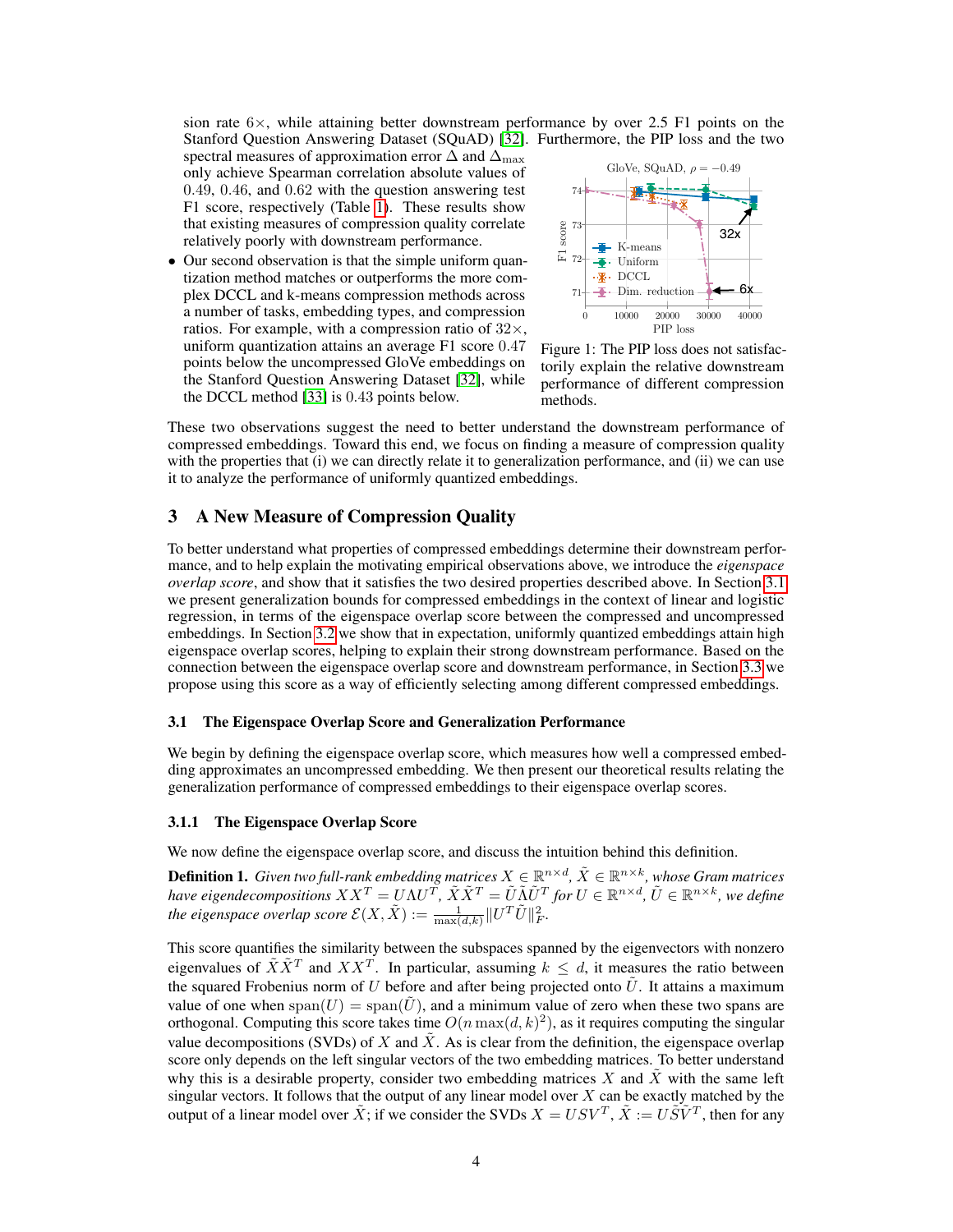parameter vector  $w \in \mathbb{R}^d$  over  $X$ ,  $\tilde{w} := \tilde{V}\tilde{S}^{-1}SV^Tw$  gives  $Xw = \tilde{X}\tilde{w}$ . This observation shows how central the left singular vectors of an embedding matrix are to the set of models which use this matrix, and thus why it is reasonable for the eigenspace overlap score to only consider the left singular vectors. In Appendix B.3 we discuss this score's robustness to perturbations, while in Appendix B.4 we discuss the connection between this score and a variant of embedding reconstruction error.

#### 3.1.2 Generalization Results

We now present our theoretical results relating the difference in generalization performance between models trained on compressed vs. uncompressed embeddings, in terms of the eigenspace overlap score. For these results, we consider an average-case analysis in the context of fixed design linear regression, for both the squared loss function and for any Lipschitz continuous loss function (e.g., logistic loss). We consider the fixed design setting for ease of analysis; for example, when using the squared loss there is a closed-form expression for a regressor's generalization performance. Before presenting our results in Theorems 1 and 2 for the two types of loss functions, we briefly review fixed design linear regression, and discuss the average-case setting we consider.

In fixed design linear regression, we observe a set of labeled points  $\{(x_i, y_i)\}_{i=1}^n$  where the observed labels  $y_i = \overline{y}_i + \epsilon_i \in \mathbb{R}$  are perturbed from the true labels  $\overline{y}_i$  with independent noise  $\epsilon_i$  with mean zero and variance  $\sigma^2$ . If we let  $x_i \in \mathbb{R}^d$  denote the  $i^{th}$  row of the matrix  $X \in \mathbb{R}^{n \times d}$   $X = USV^T$ , let y and y in  $\mathbb{R}^n$  denote the perturbed and true label vectors, and let  $\ell : \mathbb{R} \times \mathbb{R} \to \mathbb{R}$ be a convex loss function, we can define  $f_{X,\epsilon}$  as the linear model which minimizes the empirical loss:  $f_{X,\epsilon}(x) := x^T w^*$  where  $w^* := \arg \min_{w \in \mathbb{R}^d} \sum_{i=1}^n \ell(x_i^T w, y_i)$ . When the loss function is the squared loss, we can use the closed-form solution  $w^* = (X^T X)^{-1} X^T y$  to show that the expected loss of  $f_{X,\epsilon}$  is equal to  $\mathcal{R}_{\bar{y}}(X) := \mathbb{E}_{\epsilon} \left[ \frac{1}{n} \sum_{i=1}^n (\ell(f_{X,\epsilon}(x_i), \bar{y}_i)) \right] = \frac{1}{n} (\|\bar{y}\|^2 - \|U^T\bar{y}\|^2 + d\sigma^2)$ ; for the derivation, see Appendix A.2. If we instead consider any Lipschitz continuous convex loss function (e.g., the logistic loss<sup>1</sup>) there may not be a closed-form solution for the parameter vector  $w^*$ , but we can still derive upper bounds on the expected loss in this setting (see Theorem 2).

We consider average-case analysis for two reasons: First, in the setting where one would like to use the same compressed embedding across many tasks (i.e., different label vectors  $\bar{y}$ ), an averagecase result describes the average performance across these tasks. Second, for both empirical and theoretical reasons we argue that worst-case bounds are too loose to explain our empirical observations. Empirically, we observe that compressed embeddings with large values of  $\Delta_1$  and  $\Delta_2$  (defined in Section 2.2) can still attain strong generalization performance (Appendix E.6), even though these values imply large worst-case bounds on the generalization error [41]. From a theoretical perspective, worst-case bounds must account for all possible label vectors, including those chosen adversarially. For example, if there exists a single direction in span(U) orthogonal to span( $\tilde{U}$ ) (which always occurs when  $\dim(U) < \dim(U)$  the label vector  $\bar{y}$  can be in this direction, resulting in large generalization error for  $\tilde{X}$  and small generalization error for X. Thus, we consider an average-case analysis in which we assume  $\bar{y}$  is a random label vector in span(U). We consider this setting because we are most interested in the situation where we know the uncompressed embedding matrix  $X$ performs well (in this case,  $\mathcal{R}_{\bar{v}}(X) = d\sigma^2/n$ ), and we would like to understand how well  $\tilde{X}$  can do.<sup>2</sup>

We now present our result for the squared loss. To maintain a constant signal  $(\bar{y})$  to noise  $(\epsilon)$  ratio for different embedding matrix sizes, we define  $c \in \mathbb{R}$  as the scalar for which  $\sigma^2 = c^2 \cdot \mathbb{E}_{\bar{y}} \left[ \frac{1}{n} \sum_{i=1}^n \bar{y}_i^2 \right]$ . Thus, when  $c = 1$  the entries of the true label vector on average have the same variance as the noise. **Theorem 1.** Let  $X = USV^T \in \mathbb{R}^{n \times d}$  be the singular value decomposition of a full-rank embedding *matrix* X, and let  $\tilde{X} \in \mathbb{R}^{n \times k}$  be another full-rank embedding matrix. Let  $\bar{y} = Uz \in \mathbb{R}^n$  denote a *random label vector in* span(U)*, where* z *is random with zero mean and identity covariance matrix.* Letting  $\sigma^2 = c^2 \cdot \mathbb{E}_{\bar{y}} \left[ \frac{1}{n} \sum_{i=1}^n \bar{y}_i^2 \right] = c^2 \frac{d}{n}$  denote the variance of the label noise, it follows that

$$
\mathbb{E}_{\bar{y}}\left[\mathcal{R}_{\bar{y}}(\tilde{X}) - \mathcal{R}_{\bar{y}}(X)\right] = \frac{d}{n} \cdot \left(1 - \mathcal{E}(X,\tilde{X})\right) - c^2 \cdot \frac{d(d-k)}{n^2}.
$$
 (1)

<sup>1</sup>We consider the logistic loss  $\ell(z', z) := -(\sigma(z) \log (\sigma(z')) + (1 - \sigma(z)) \log (1 - \sigma(z'))$ , where here  $\sigma: \mathbb{R} \to \mathbb{R}$  denotes the sigmoid function, and z and z' both represent logits. If  $z' := w^T x$  is bounded (which occurs when the weight vector and data are both bounded), this loss is Lipschitz continuous in both arguments.

<sup>&</sup>lt;sup>2</sup>The difference between average-case and worst-case analysis is central to understanding the difference between  $(\Delta_1, \Delta_2)$ -spectral approximation (which yields worst-case generalization bounds) [41] and the eigenspace overlap score (which yields average-case generalization bounds).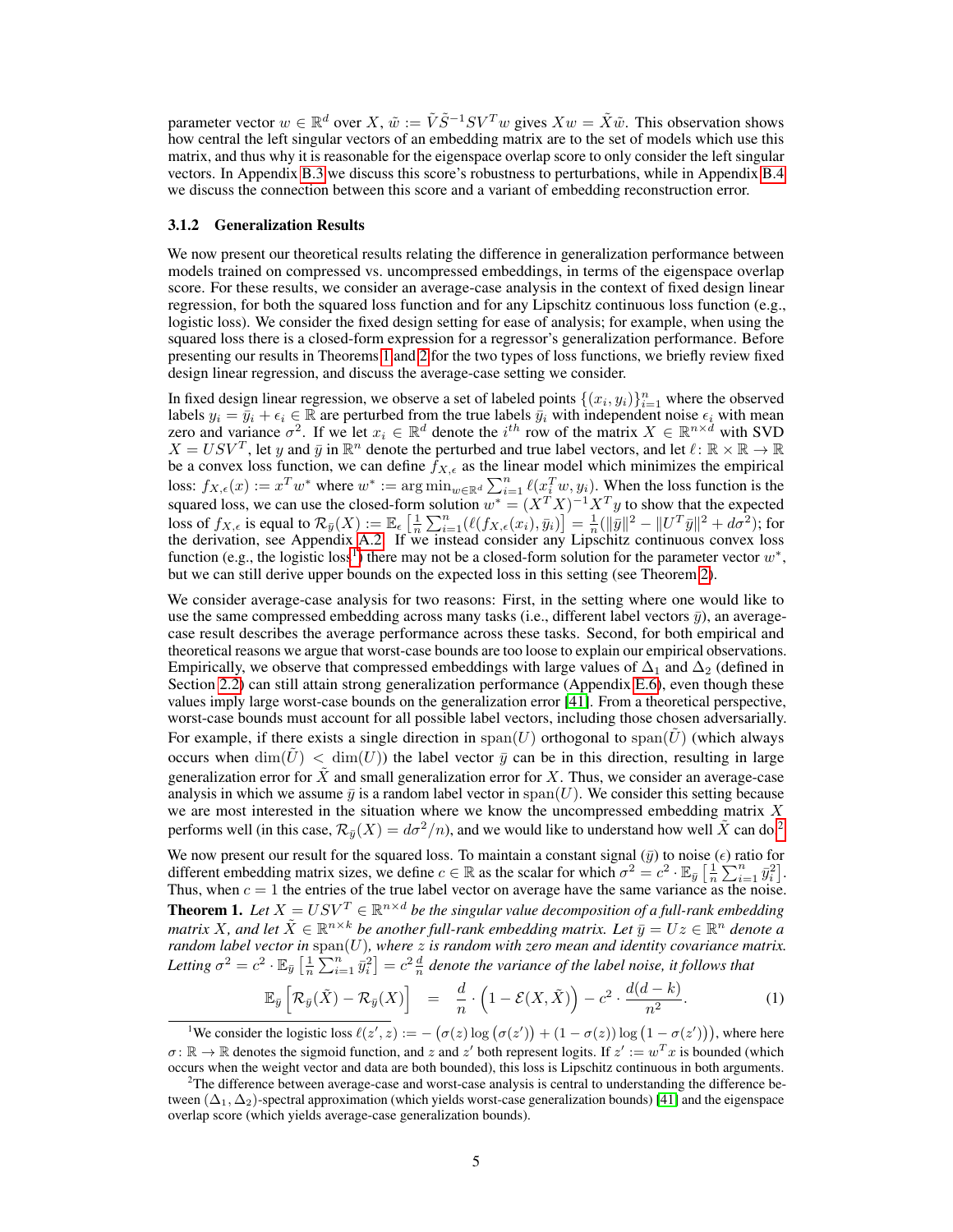This theorem reveals that a larger eigenspace overlap score  $\mathcal{E}(X, \tilde{X})$  results in better expected loss for the compressed embedding. Note that if we focus on the low-dimensional and low-noise setting, where  $d \ll n$  and  $c^2 = O(1)$ , we can effectively ignore the term  $c^2 \frac{d(d-k)}{n^2} = O(d^2/n^2)$ , and the generalization performance is determined by the eigenspace overlap score.

We now present a result analogous to Theorem 1 for Lipschitz continuous loss functions.

**Theorem 2.** Let  $X \in \mathbb{R}^{n \times d}$ ,  $\tilde{X} \in \mathbb{R}^{n \times k}$ ,  $\bar{y} \in \mathbb{R}^{n}$ , and  $c \in \mathbb{R}$  be defined as in Theorem 1. Let  $\ell : \mathbb{R} \times \mathbb{R} \to \mathbb{R}$  be a convex non-negative loss function which is L-Lipschitz continuous in both *arguments and satisfies*  $\arg \min_{v'} \ell(v', v) = v \ \forall v \in \mathbb{R}$ . It follows that

$$
\mathbb{E}_{\bar{y}}\left[\mathcal{R}_{\bar{y}}(\tilde{X})-\mathcal{R}_{\bar{y}}(X)\right] \leq \frac{L\sqrt{d}}{\sqrt{n}}\left(\sqrt{1-\mathcal{E}(X,\tilde{X})}+2c\right).
$$

Similarly to Theorem 1, we see that a larger eigenspace overlap score results in a tighter bound on the generalization performance of the compressed embeddings. See Appendix B for the proofs for Theorems 1 and 2, where we consider the more general setting of z having arbitrary covariance.

#### 3.2 The Eigenspace Overlap Score and Uniform Quantization

To help explain the strong downstream performance of uniformly quantized embeddings, in this section we present a lower bound on the expected eigenspace overlap score for uniformly quantized embeddings. Combining this result with Theorem 1 directly provides a guarantee on the performance of the uniformly quantized embeddings.

To prove this bound on the eigenspace overlap score, we use the Davis-Kahan  $sin(\Theta)$  theorem [8], which upper bounds the amount the eigenvectors of a matrix can change after the matrix is perturbed, in terms of the perturbation magnitude. Because for uniform quantization we can exactly characterize the magnitude of the perturbation, this theorem allows us to bound the eigenspace overlap score of uniformly quantized embeddings. Note that we assume unbiased stochastic rounding is used for the uniform quantization (see [13] or Appendix A.1). We now present the result (proof in Appendix C):

**Theorem 3.** Let  $X \in \mathbb{R}^{n \times d}$  be a bounded embedding matrix with  $X_{ij} \in \left[-\frac{1}{\sqrt{d}}\right]$  $\frac{1}{d}, \frac{1}{\sqrt{2}}$  $\frac{1}{d}$ <sup>3</sup> and smallest  $singular value \space \sigma_{\min} = a \sqrt{n/d}$ , for  $a \in (0,1]^4$  *Let*  $\tilde{X}$  *be an unbiased stochastic uniform quantization of X*, where  $b$  bits are used per entry. Then for  $n \geq \max(33,d)$ , we can lower bound the expected *eigenspace overlap score of* X˜*, over the randomness of the stochastic quantization, as follows:*

$$
\mathbb{E}\left[1-\mathcal{E}(X,\tilde{X})\right] \leq \frac{20}{(2^b-1)^2a^4}.
$$

A consequence of this theorem is that with only a logarithmic number of bits  $b \ge \log_2(\frac{\sqrt{20}}{a^2\sqrt{\epsilon}}+1)$ , uniform quantization can attain an expected eigenspace overlap score of at least  $1 - \epsilon$ . This helps explain the strong downstream performance of uniform quantization at high compression rates.

In Appendix C.2 we empirically validate that the scaling of the eigenspace overlap score with respect to the quantities in Theorem 3 matches the theory; we show  $1 - \mathcal{E}(X, X)$  drops as the precision b and the scalar  $a$  are increased, and is relatively unaffected by changes to the vocabulary size  $n$  and dimension d.

#### 3.3 The Eigenspace Overlap Score as a Selection Criterion

Due to the theoretical connections between generalization performance and the eigenspace overlap score, we propose using the eigenspace overlap score as a selection criterion between different compressed embeddings. Specifically, the algorithm we propose takes as input an uncompressed embedding along with two or more compressed versions of this embedding, and returns the compressed embedding with the highest eigenspace overlap score to the uncompressed embedding. Ideally, a selection criterion should be both accurate and robust. For each downstream task, we consider

 $3$ This bound on the entries of X results in the entries of its Gram matrix being bounded by a constant independent of d.

<sup>&</sup>lt;sup>4</sup>The maximum possible value of  $\sigma_{\min}$  is  $\sqrt{n/d}$ , which occurs when  $||X||_F^2 = n$  and  $\sigma_{\min} = \sigma_{\max}$ .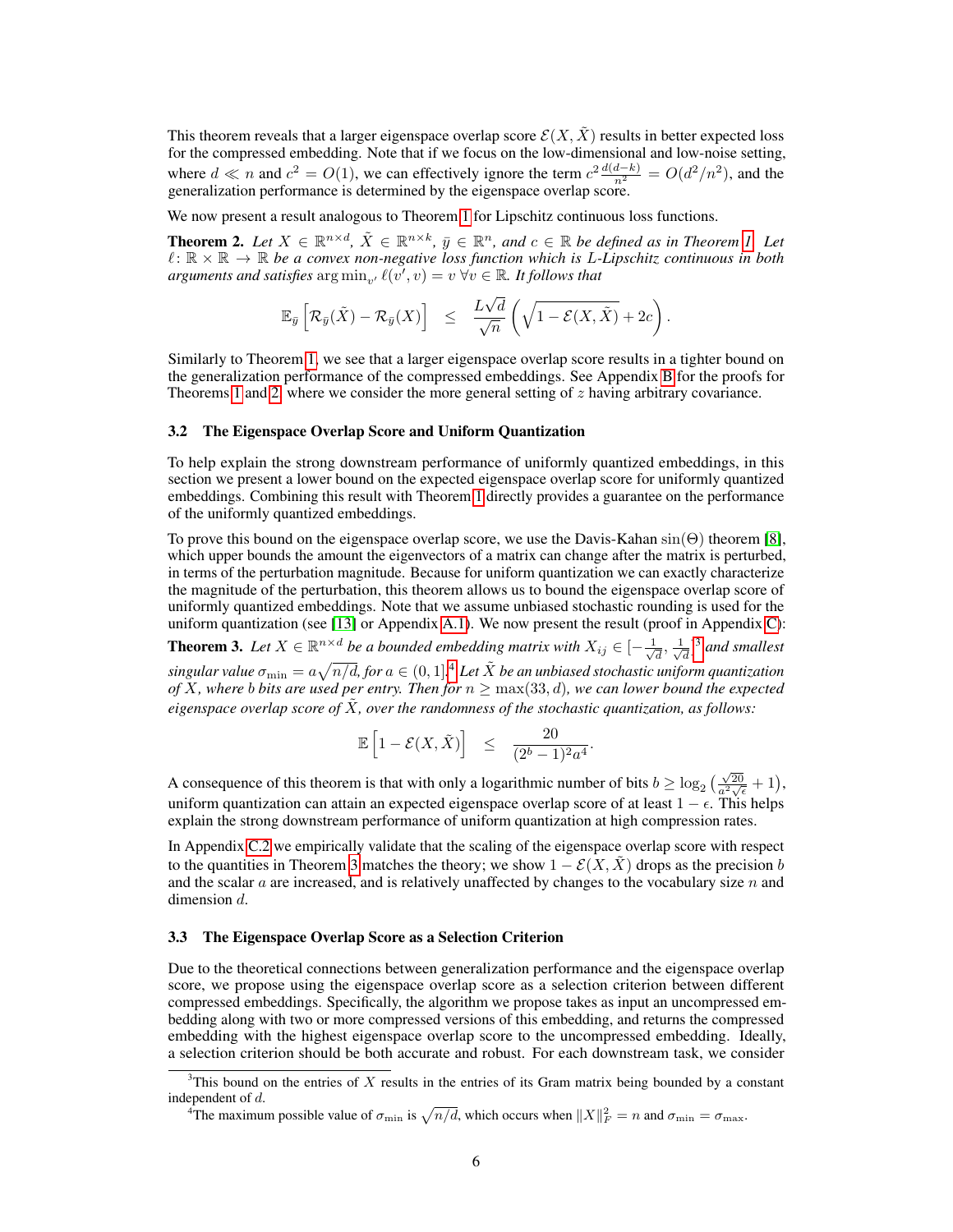

Figure 2: **Downstream performance vs. measures of compression quality.** We plot the performance of compressed fastText embeddings on the SQuAD question answering task as a function of different measures of compression quality. The eigenspace overlap score  $\mathcal E$  demonstrates better alignment with downstream performance across compression methods than the other measures. We quantify the degree of alignment using the Spearman correlation  $\rho$ , and include  $\rho$  in the plot titles.

*accuracy* as the fraction of cases where a criterion selects the best-performing embedding on the task. We quantify the *robustness* as the maximum observed performance difference between the selected embedding and the one which performs the best on a downstream task. In Section 4.3, we empirically validate that the eigenspace overlap score is a more accurate and robust criterion than existing measures of compression quality.

# 4 Experiments

We empirically validate our theory relating the eigenspace overlap score with generalization performance, our analysis on the strong performance of uniform quantization, and the efficacy of the eigenspace overlap score as an embedding selection criterion. We first demonstrate that this score correlates better with downstream performance than existing measures of compression quality in Section 4.1. We then demonstrate in Section 4.2 that uniform quantization consistently matches or outperforms the compression methods to which we compare, both in terms of the eigenspace overlap score and downstream performance. In Section 4.3, we show that the eigenspace overlap score is a more accurate and robust selection criterion than other measures of compression quality.

Experiment setup We evaluate compressed versions of publicly available 300-dimensional fast-Text and GloVe embeddings on question answering and sentiment analysis tasks, and compressed 768-dimensional WordPiece embeddings from the pre-trained case-sensitive  $BERT_{BASE}$  model [10] on tasks from the General Language Understanding Evaluation (GLUE) benchmark [37]. We use the four compression methods discussed in Section 2: DCCL, k-means, dimensionality reduction, and uniform quantization. $5$  For the tasks, we consider question answering using the DrQA model [5] on the Stanford Question Answering Dataset (SQuAD) [32], sentiment analysis using a CNN model [18] on all the datasets used by Kim [18], and language understanding using the BERT<sub>BASE</sub> model on the tasks in the GLUE benchmark [37]. We present results on the SQuAD dataset, the largest sentiment analysis dataset (SST-1 [34]) and the two largest GLUE tasks (MNLI and QQP) in this section, and include the results on the other sentiment analysis and GLUE tasks in Appendix E. We evaluate downstream performance using the F1 score for question answering, accuracy for sentiment analysis, and the standard evaluation metric for each GLUE task (Table 5 in Appendix D). Across embedding types and tasks, we first compress the pre-trained embeddings, and then train the non-embedding model parameters in the standard manner for each task, keeping the embeddings fixed throughout training. For the GLUE tasks, we add a linear layer on top of the final layer of the pre-trained BERT model (as in [10]), and then fine-tune the non-embedding model parameters.<sup>6</sup> For more details on the various embeddings, tasks, and hyperparameters we use, see Appendix D.

#### 4.1 The Eigenspace Overlap Score and Downstream Performance

To empirically validate the theoretical connection between the eigenspace overlap score and downstream performance, we show that the eigenspace overlap score correlates better with downstream performance than the existing measures of compression quality discussed in Section 2. Thus, even though our analysis is for linear and logistic regression, we see the eigenspace overlap score also has strong empirical correlation with downstream performance on tasks using neural network models.

 ${}^{5}$ For dimensionality reduction, we use PCA for fastText and BERT embeddings (compression rates: 1, 2, 4, 8), and publicly available lower-dimensional embeddings for GloVe (compression rates: 1, 1.5, 3, 6).

<sup>&</sup>lt;sup>6</sup> Freezing the WordPiece embeddings does not observably affect performance (see Appendix E.1).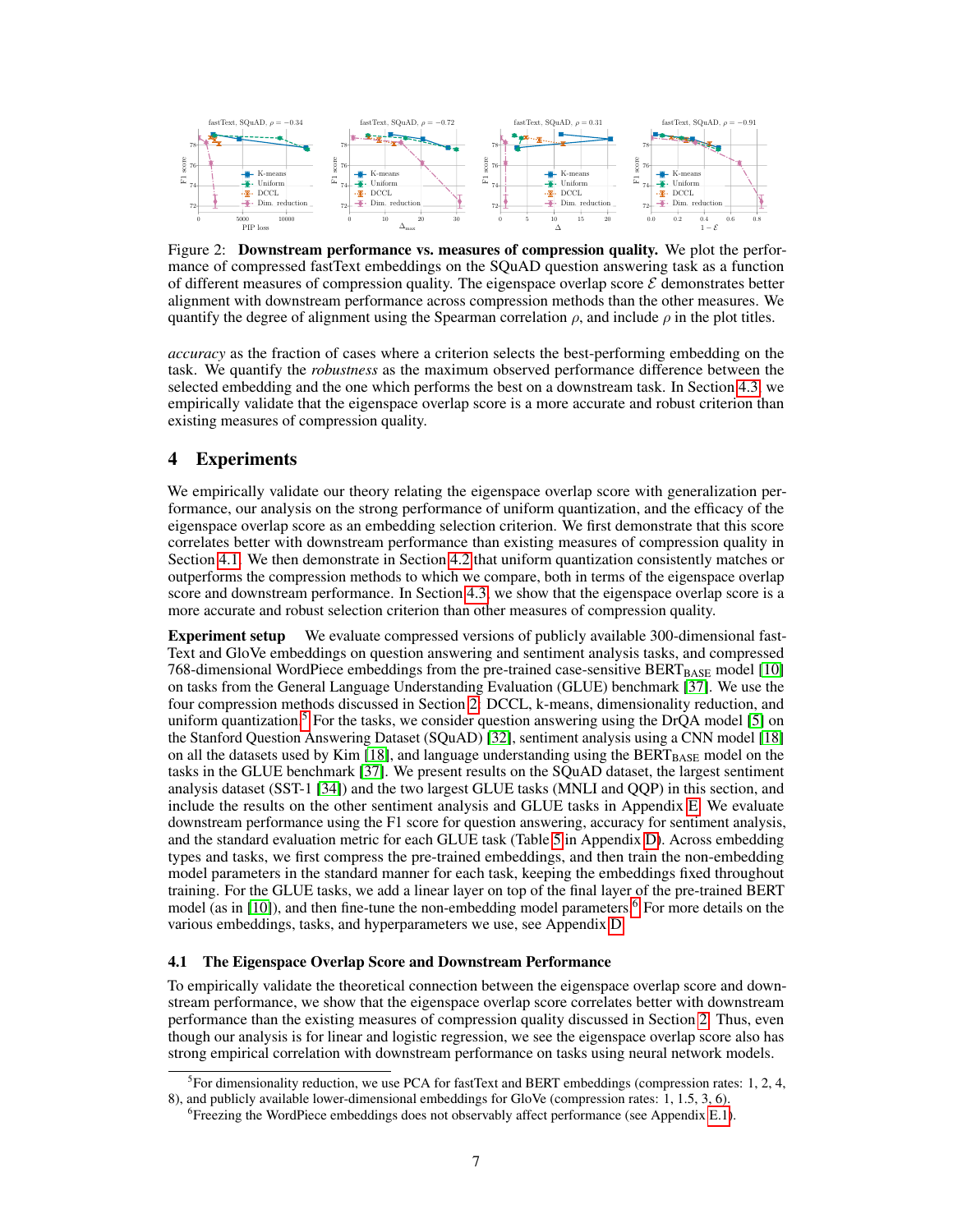Table 1: Spearman correlation between measures of compression quality and downstream performance. For each measure of compression quality, we show the absolute value of its Spearman correlation with downstream performance, on the SQuAD (question answering), SST-1 (sentiment analysis), MNLI (natural language inference), and QQP (question pair matching) tasks. We see that the eigenspace overlap score  $\mathcal E$  attains stronger correlation than the other measures.

| Dataset               |       | SOuAD    |       | SST-1    | <b>MNLI</b>           | OOP                   |
|-----------------------|-------|----------|-------|----------|-----------------------|-----------------------|
| Embedding             | GloVe | fastText | GloVe | fastText | <b>BERT WordPiece</b> | <b>BERT</b> WordPiece |
| PIP loss              | 0.49  | 0.34     | 0.46  | 0.25     | 0.45                  | 0.45                  |
|                       | 0.46  | 0.31     | 0.33  | 0.29     | 0.44                  | 0.36                  |
| $\Delta_{\text{max}}$ | 0.62  | 0.72     | 0.51  | 0.60     | 0.86                  | 0.86                  |
| $1-\mathcal{E}$       | 0.81  | 0.91     | 0.75  | 0.73     | 0.92                  | 0.93                  |

In Figure 2 we present results for question answering (SQuAD) performance for compressed fastText embeddings as a function of the various measures of compression quality. In each plot, for each combination of compression rate and compression method, we plot the average compression quality measure (x-axis) and the average downstream performance ( $y$ -axis) across the five random seeds used (error bars indicate standard deviations). If the ranking based on the measure of compression quality was identical to the ranking based on downstream performance, we would see a monotonically decreasing sequence of points. As we can see from the rightmost plot in Figure 2, the downstream performance decreases smoothly as the eigenspace overlap value decreases; the downstream performance does not align as well with the other measures of compression quality (left three plots).

To quantify how well the ranking based on the quality measures matches the ranking based on downstream performance, we compute the Spearman correlation  $\rho$  between these quantities. In Table 1 we can see that the eigenspace overlap score gets consistently higher correlation values with downstream performance than the other measures of compression quality. Note that  $\Delta_{\text{max}}$  also attains relatively high correlation values, though the eigenspace overlap score still outperforms  $\Delta_{\text{max}}$  by 0.06 to 0.24 on the tasks in Table 1. See Appendix E.5 for similar results on other tasks.

## 4.2 Downstream Performance of Uniform Quantization

We show that across tasks and compression rates uniform quantization consistently matches or outperforms the other compression methods, in terms of both the eigenspace overlap score and downstream performance. These empirical results validate our analysis from Section 3.2 showing that uniformly quantized embeddings in expectation attain high eigenspace overlap scores, and are thus likely to attain strong downstream performance. In Figure 3 we plot the average eigenspace overlap (left) and average question answering (SQuAD) perfor-



Figure 3: Eigenspace overlap and downstream performance of uniform quantization. Uniform quantization can attain high values for the eigenspace overlap  $\mathcal{E}$ , and match the k-means and DCCL methods for fastText embeddings on the question answering (SQuAD) task.

mance (right) of compressed fastText embeddings for different compression methods and compression rates; we visualize the standard deviation over five random seeds with error bars. Our primary conclusion is that the simple uniform quantization method consistently performs similarly to or better than the other compression methods, both in terms of the eigenspace overlap score and downstream performance.7 Given the connections between downstream performance and the eigenspace overlap score, the high eigenspace overlap scores attained by uniform quantization help explain its strong downstream performance. For results with the same trend on the GLUE and sentiment tasks, see Appendices E.1, E.4.8

We apply uniform quantization to compress embeddings trained end-to-end for a translation task in Appendix E.2; we show it outperforms a tensorized factorization [16] proposed for the task-specific setting.

<sup>&</sup>lt;sup>8</sup>We provide a memory-efficient implementation of the uniform quantization method in  $https://github.$ [com/HazyResearch/smallfry](https://github.com/HazyResearch/smallfry).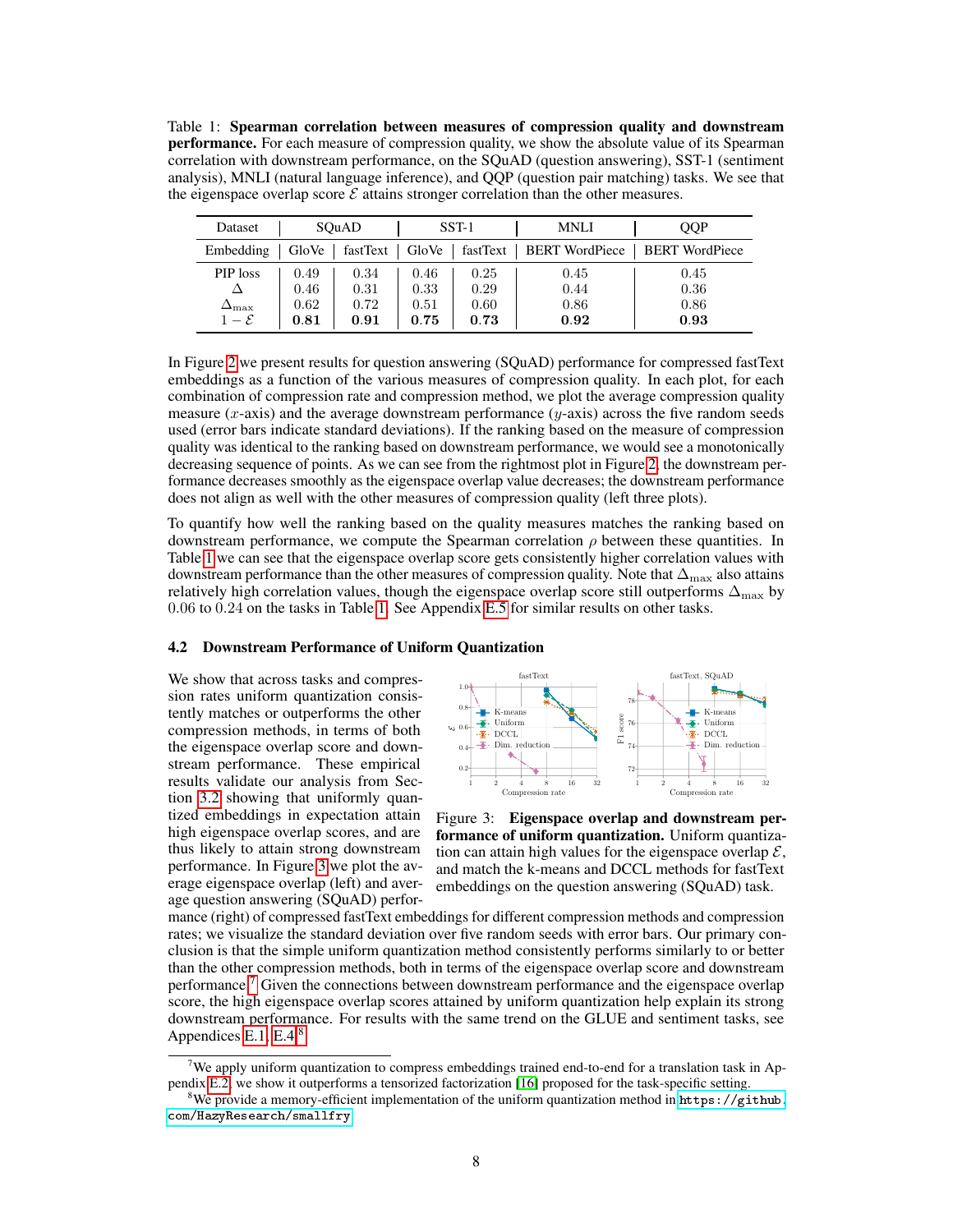Table 2: The selection error rate of each measure of compression quality as a selection criterion. Across all pairs of compressed embeddings from our experiments, we measure for each task the fraction of cases when a quality measure selects the worse performing embedding. We observe that the eigenspace overlap score  $\mathcal E$  achieves lower error rates than other compression quality measures.

| Dataset            |       | SOuAD    |       | $SST-1$ | <b>MNLI</b>               | OOP                   |
|--------------------|-------|----------|-------|---------|---------------------------|-----------------------|
| Embedding          | GloVe | fastText | GloVe |         | fastText   BERT WordPiece | <b>BERT</b> WordPiece |
| PIP loss           | 0.32  | 0.37     | 0.32  | 0.40    | 0.31                      | 0.32                  |
|                    | 0.34  | 0.58     | 0.39  | 0.57    | 0.32                      | 0.33                  |
| $\Delta_{\rm max}$ | 0.28  | 0.22     | 0.30  | 0.27    | 0.15                      | 0.16                  |
| $1-\mathcal{E}$    | 0.17  | 0.11     | 0.19  | 0.20    | 0.10                      | 0.10                  |

# 4.3 Compressed Embedding Selection with the Eigenspace Overlap Score

We now show that the eigenspace overlap score is a more accurate and robust selection criterion for compressed embeddings than the existing measures of compression quality. In our experiment, we first enumerate all the embeddings we compressed using different compression methods, compression rates, and five random seeds, and we evaluate each of these embeddings on the various downstream tasks; we use the same random seed for compression and for downstream training. We then consider for each task all pairs of compressed embeddings, and for each measure of compression quality report the *selection error rate*—the fraction of cases where the embedding with a higher compression quality score attains worse downstream performance. We show in Table 2 that across different tasks the eigenspace overlap score achieves lower selection error rates than the PIP loss and the spectral distance measures  $\Delta$  and  $\Delta_{\text{max}}$ , with 1.3× to 2× lower selection error rates than the second best measure. To demonstrate the robustness of the eigenspace overlap score as a criterion, we measure the maximum difference in downstream performance, across all pairs of compressed embeddings discussed above, between the better performing embedding and the one selected by the eigenspace overlap score. We observe that this maximum performance difference is  $1.1 \times$  to  $5.5 \times$  smaller for the eigenspace overlap score than for the measure of compression quality with the second smallest maximum performance difference. See Appendix E.8 for more detailed results on the robustness of the eigenspace overlap score as a selection criterion.

# 5 Related Work

Compressing machine learning models is critical for training and inference in resource-constrained settings. To enable low-memory training, recent work investigates using low numerical precision [21, 9] and sparsity [35, 24]. To compress a model for low-memory inference, Han et al. [14] investigate pruning and quantization for deep neural networks.

Our work on understanding the generalization performance of compressed embeddings is also closely related to work on understanding the generalization performance of kernel approximation methods [38, 31]. In particular, training a linear model over compressed word embeddings can be viewed as training a model with a linear kernel using an approximation to the kernel matrix. Recently, there has been work on how different measures of kernel approximation error relate to the generalization performance of the model trained using the approximate kernels, with Avron et al. [3] and Zhang et al. [41] proposing the spectral measures of approximation error which we consider in this work.

# 6 Conclusion and Future Work

We proposed the eigenspace overlap score, a new way to measure the quality of a compressed embedding without requiring training for each downstream task of interest. We related this score to the generalization performance of linear and logistic regression models, used this score to better understand the strong empirical performance of uniformly quantized embeddings, and showed that this score is an accurate and robust selection criterion for compressed embeddings. Although this work focuses on word embeddings, for future work we hope to show that the ideas presented here extend to other domains—for example, to other types of embeddings (e.g., graph node embeddings [12]), and to compressing the activations of neural networks. We also believe that our work can help understand the performance of any model trained using compressed or perturbed features, and to understand why certain proposed methods for compressing neural networks succeed while others fail. We hope this work inspires improvements to compression methods in various domains.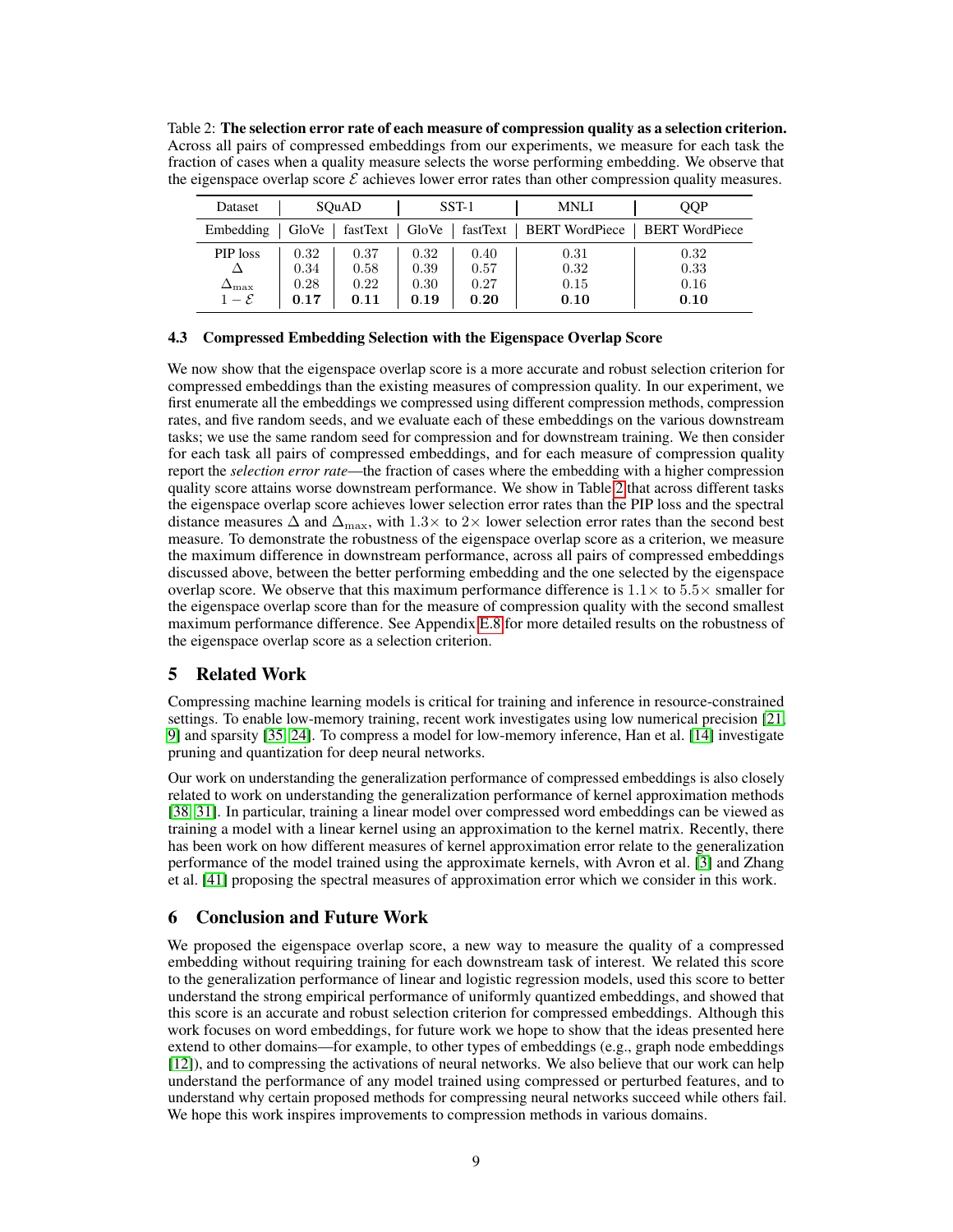#### Acknowledgments

We thank Tony Ginart, Max Lam, Stephanie Wang, and Christopher Aberger for all their work on the early stages of this project. We further thank all the members of our research group for their helpful discussions and feedback throughout the course of this work.

We gratefully acknowledge the support of DARPA under Nos. FA87501720095 (D3M), FA86501827865 (SDH), and FA86501827882 (ASED); NIH under No. U54EB020405 (Mobilize), NSF under Nos. CCF1763315 (Beyond Sparsity), CCF1563078 (Volume to Velocity), and 1937301 (RTML); ONR under No. N000141712266 (Unifying Weak Supervision); the Moore Foundation, NXP, Xilinx, LETI-CEA, Intel, IBM, Microsoft, NEC, Toshiba, TSMC, ARM, Hitachi, BASF, Accenture, Ericsson, Qualcomm, Analog Devices, the Okawa Foundation, American Family Insurance, Google Cloud, Swiss Re, and members of the Stanford DAWN project: Teradata, Facebook, Google, Ant Financial, NEC, VMWare, and Infosys. The U.S. Government is authorized to reproduce and distribute reprints for Governmental purposes notwithstanding any copyright notation thereon. Any opinions, findings, and conclusions or recommendations expressed in this material are those of the authors and do not necessarily reflect the views, policies, or endorsements, either expressed or implied, of DARPA, NIH, ONR, or the U.S. Government.

# References

- [1] Daniel Andor, Chris Alberti, David Weiss, Aliaksei Severyn, Alessandro Presta, Kuzman Ganchev, Slav Petrov, and Michael Collins. Globally normalized transition-based neural networks. In *ACL*, 2016.
- [2] Martin Andrews. Compressing word embeddings. In *ICONIP*, 2016.
- [3] Haim Avron, Michael Kapralov, Cameron Musco, Christopher Musco, Ameya Velingker, and Amir Zandieh. Random Fourier features for kernel ridge regression: Approximation bounds and statistical guarantees. In *ICML*, 2017.
- [4] Nicola Bertoldi, Prashant Mathur, Nicholas Ruiz, and Marcello Federico. FBK's machine translation and speech translation systems for the IWSLT 2014 evaluation campaign. In *IWSLT*, 2014.
- [5] Danqi Chen, Adam Fisch, Jason Weston, and Antoine Bordes. Reading Wikipedia to answer open-domain questions. In *ACL*, 2017.
- [6] Ting Chen, Martin Renqiang Min, and Yizhou Sun. Learning k-way d-dimensional discrete codes for compact embedding representations. In *ICML*, 2018.
- [7] Dan Shiebler, Chris Green, Luca Belli, Abhishek Tayal. Embeddings@Twitter, 2018. URL [https://blog.twitter.com/engineering/en\\_us/topics/insights/](https://blog.twitter.com/engineering/en_us/topics/insights/2018/embeddingsattwitter.html) [2018/embeddingsattwitter.html](https://blog.twitter.com/engineering/en_us/topics/insights/2018/embeddingsattwitter.html). [Online; published 13-Sept-2018; accessed 20-May-2019].
- [8] C. Davis and W. Kahan. The rotation of eigenvectors by a perturbation. iii. *SIAM Journal on Numerical Analysis*, 7(1):1–46, 1970.
- [9] Christopher De Sa, Megan Leszczynski, Jian Zhang, Alana Marzoev, Christopher R Aberger, Kunle Olukotun, and Christopher Ré. High-accuracy low-precision training. *arXiv preprint arXiv:1803.03383*, 2018.
- [10] Jacob Devlin, Ming-Wei Chang, Kenton Lee, and Kristina Toutanova. BERT: Pre-training of deep bidirectional transformers for language understanding. *arXiv preprint arXiv:1810.04805*, 2018.
- [11] A. Gersho. Quantization. *IEEE Communications Society Magazine*, 15(5):16–16, Sep. 1977.
- [12] Aditya Grover and Jure Leskovec. node2vec: Scalable feature learning for networks. In *KDD*, 2016.
- [13] Suyog Gupta, Ankur Agrawal, Kailash Gopalakrishnan, and Pritish Narayanan. Deep learning with limited numerical precision. In *ICML*, 2015.
- [14] Song Han, Huizi Mao, and William J. Dally. Deep compression: Compressing deep neural network with pruning, trained quantization and Huffman coding. In *ICLR*, 2016.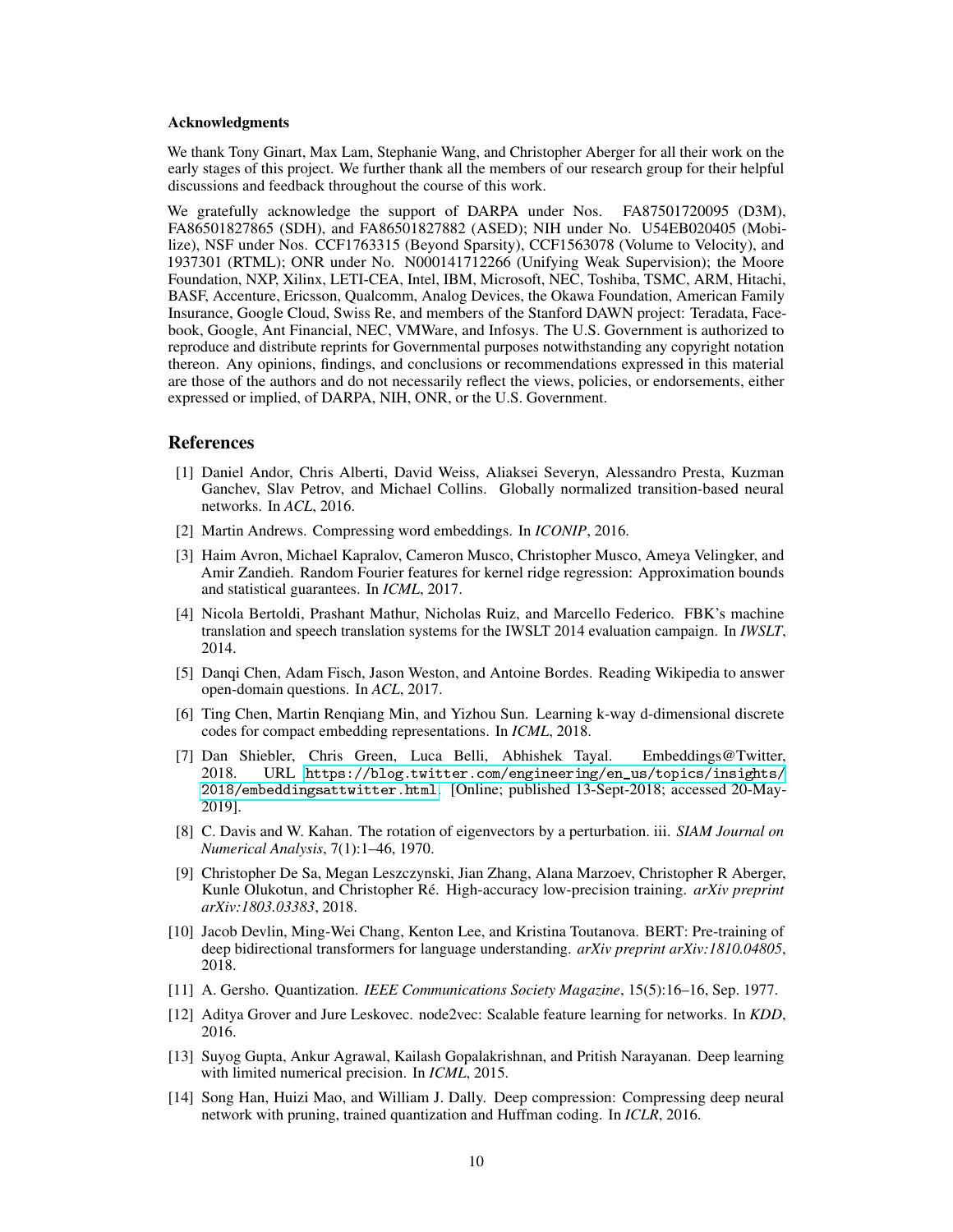- [15] Harold Hotelling. Analysis of a complex of statistical variables into principal components. *Journal of educational psychology*, 24(6):417, 1933.
- [16] Valentin Khrulkov, Oleksii Hrinchuk, Leyla Mirvakhabova, and Ivan V. Oseledets. Tensorized embedding layers for efficient model compression. *arXiv preprint arXiv:1901.10787*, 2019.
- [17] J. Kiefer. Sequential minimax search for a maximum. *Proceedings of the American Mathematical Society*, 4:502–506, 1953.
- [18] Yoon Kim. Convolutional neural networks for sentence classification. In *EMNLP*, 2014.
- [19] Diederik P Kingma and Jimmy Ba. Adam: A method for stochastic optimization. *arXiv preprint arXiv:1412.6980*, 2014.
- [20] Omer Levy and Yoav Goldberg. Neural word embedding as implicit matrix factorization. In *NeurIPS*, 2014.
- [21] Paulius Micikevicius, Sharan Narang, Jonah Alben, Gregory Frederick Diamos, Erich Elsen, David García, Boris Ginsburg, Michael Houston, Oleksii Kuchaiev, Ganesh Venkatesh, and Hao Wu. Mixed precision training. In *ICLR*, 2018.
- [22] Tomas Mikolov, Kai Chen, Greg Corrado, and Jeffrey Dean. Efficient estimation of word representations in vector space. *arXiv preprint arXiv:1301.3781*, 2013.
- [23] Tomas Mikolov, Edouard Grave, Piotr Bojanowski, Christian Puhrsch, and Armand Joulin. Advances in pre-training distributed word representations. In *LREC*, 2018.
- [24] Hesham Mostafa and Xin Wang. Parameter efficient training of deep convolutional neural networks by dynamic sparse reparameterization. In *ICML*, 2019.
- [25] Myle Ott, Sergey Edunov, Alexei Baevski, Angela Fan, Sam Gross, Nathan Ng, David Grangier, and Michael Auli. fairseq: A fast, extensible toolkit for sequence modeling. In *NAACL-HLT: Demonstrations*, 2019.
- [26] Adam Paszke, Sam Gross, Soumith Chintala, Gregory Chanan, Edward Yang, Zachary DeVito, Zeming Lin, Alban Desmaison, Luca Antiga, and Adam Lerer. Automatic differentiation in PyTorch. In *NeurIPS Autodiff Workshop*, 2017.
- [27] F. Pedregosa, G. Varoquaux, A. Gramfort, V. Michel, B. Thirion, O. Grisel, M. Blondel, P. Prettenhofer, R. Weiss, V. Dubourg, J. Vanderplas, A. Passos, D. Cournapeau, M. Brucher, M. Perrot, and E. Duchesnay. Scikit-learn: Machine learning in Python. *Journal of Machine Learning Research*, 12:2825–2830, 2011.
- [28] Jeffrey Pennington, Richard Socher, and Christopher D. Manning. GloVe: Global vectors for word representation. In *EMNLP*, 2014.
- [29] Matthew E. Peters, Mark Neumann, Mohit Iyyer, Matt Gardner, Christopher Clark, Kenton Lee, and Luke Zettlemoyer. Deep contextualized word representations. In *NAACL-HLT*, 2018.
- [30] Tiberiu Popoviciu. Sur les équations algébriques ayant toutes leurs racines réelles. *Mathematica*, 9:129–145, 1935.
- [31] Ali Rahimi and Benjamin Recht. Random features for large-scale kernel machines. In *NeurIPS*, 2007.
- [32] Pranav Rajpurkar, Jian Zhang, Konstantin Lopyrev, and Percy Liang. SQuAD: 100,000+ questions for machine comprehension of text. In *EMNLP*, 2016.
- [33] Raphael Shu and Hideki Nakayama. Compressing word embeddings via deep compositional code learning. In *ICLR*, 2018.
- [34] Richard Socher, Alex Perelygin, Jean Wu, Jason Chuang, Christopher D. Manning, Andrew Y. Ng, and Christopher Potts. Recursive deep models for semantic compositionality over a sentiment treebank. In *EMNLP*, 2013.
- [35] Nimit Sharad Sohoni, Christopher Richard Aberger, Megan Leszczynski, Jian Zhang, and Christopher Ré. Low-memory neural network training: A technical report. *arXiv preprint arXiv:1904.10631*, 2019.
- [36] Ashish Vaswani, Noam Shazeer, Niki Parmar, Jakob Uszkoreit, Llion Jones, Aidan N Gomez, Łukasz Kaiser, and Illia Polosukhin. Attention is all you need. In *NeurIPS*, 2017.